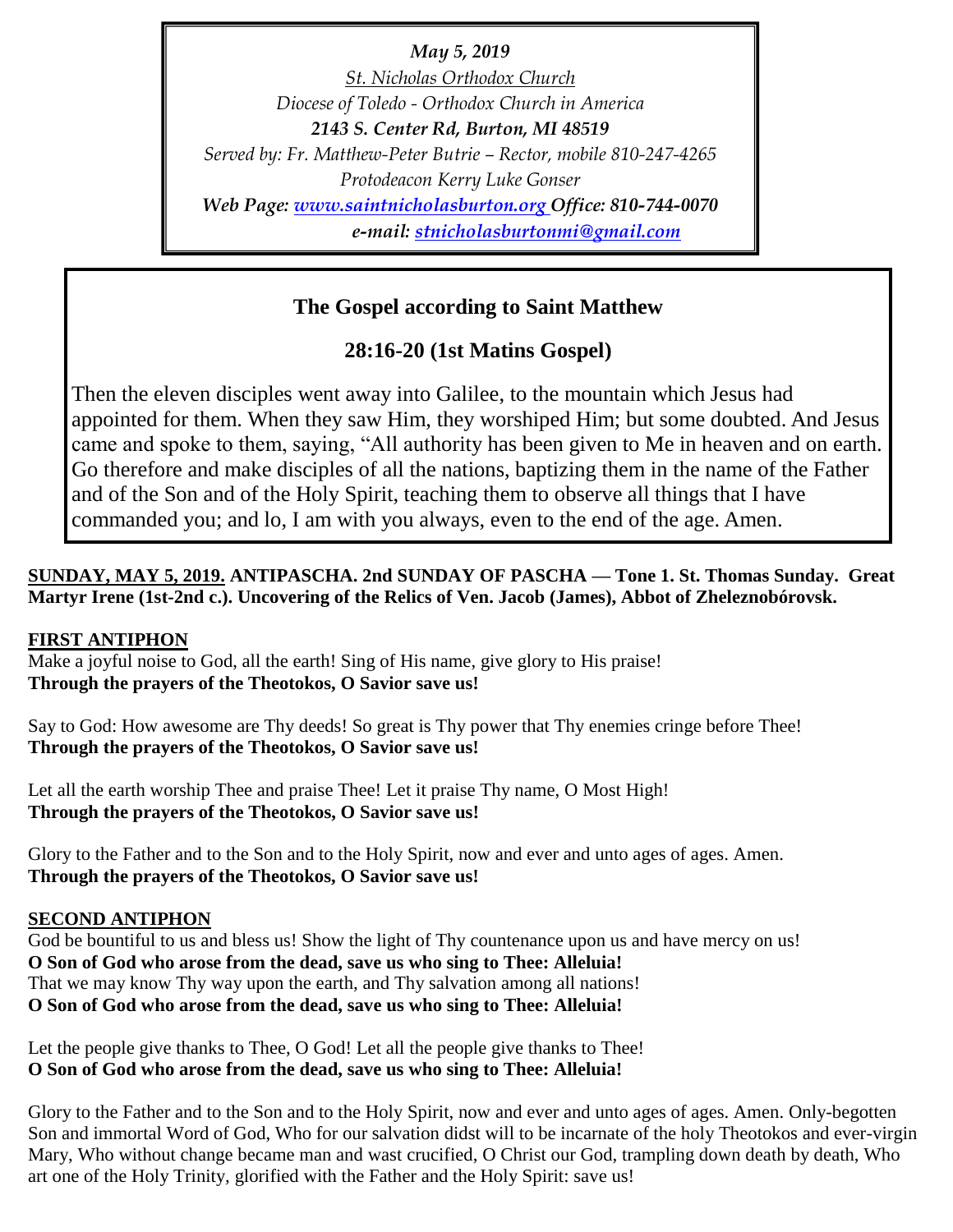### **THIRD ANTIPHON**

Let God arise, let His enemies be scattered; let those who hate Him flee from before His face. **Troparion:** Christ is risen from the dead, trampling down death by death, and upon those in the tombs bestowing life.

As smoke vanishes so let them vanish; as wax melts before the fire. **Troparion:** Christ is risen from the dead, trampling down death by death, and upon those in the tombs bestowing life.

So the sinners will perish before the face of God; but let the righteous be glad.

**Troparion:** Christ is risen from the dead, trampling down death by death, and upon those in the tombs bestowing life. This is the day which the Lord has made! Let us rejoice and be glad in it!

**Troparion:** Christ is risen from the dead, trampling down death by death, and upon those in the tombs bestowing life.

### **TROPARIA**

**(Tone 7)** From the sealed tomb, Thou didst shine forth O Life! Through closed doors Thou didst come to Thy disciples, O Christ God! Renew in us, through them, an upright spirit, by the greatness of Thy mercy, O Resurrection of all!

**(Tone 4)** In truth you were revealed to your flock as a rule of faith, a model of meekness, and teacher of abstinence, so you won the heights by humility, and riches by poverty, O Holy Father Nicholas, intercede with Christ God to save our souls.

# **KONTAKION**

(**Tone 8)** Thomas touched Thy life-giving side with an eager hand, O Christ God, when Thou didst come to Thy apostles through closed doors. He cried out with all: Thou art my Lord and my God!

### *The Prokeimenon in the Third Tone:* **Great is our Lord and abundant in power / His understanding is beyond measure!**

*v:* **Praise the Lord! For it is good to sing praises to our God.**

**THE READING FROM THE ACTS OF THE HOLY APOSTLES (5:12-20)** *In those days:* many signs and wonders were done among the people by the hands of the apostles. And they were all together in Solomon's Portico. None of the rest dared join them, but the people held them in high honor. And more than ever believers were added to the Lord, multitudes both of men and women, so that they even carried out the sick into the streets, and laid them on beds and pallets, that as Peter came by at least his shadow might fall on some of them. The people also gathered from the towns around Jerusalem, bringing the sick and those afflicted with unclean spirits, and they were all healed. But the high priest rose up and all who were with him, that is, the party of the Sadducees, and filled with jealousy they arrested the apostles and put them in the common prison. But at night an angel of the Lord opened the prison doors and brought them out and said, Go and stand in the temple and speak to the people all the words of this Life."

# *Alleluia, Tone 8*

*v:* **Come; let us rejoice in the Lord! Let us make a joyful noise to God our Savior!**

### *v:***For the Lord is a great God, and a great King over all the earth!**

# **THE HOLY GOSPEL ACCORDING TO JOHN (20:19-31)**

On the evening of that day, the first day of the week, the doors being shut where the disciples were, for fear of the Jews, Jesus came and stood among them and said to them, "Peace be with you." When he had said this, he showed them his hands and his side. Then the disciples were glad when they saw the Lord. Jesus said to them again, "Peace be with you. As the Father has sent me, even so I send you." And when he had said this, he breathed on them, and said to them, "Receive the Holy Spirit. If you forgive the sins of any, they are forgiven; if you retain the sins of any, they are retained." Now Thomas, one of the twelve, called the Twin, was not with them when Jesus came. So the other disciples told him, "We have seen the Lord." But he said to them, "Unless I see in his hands the print of the nails, and place my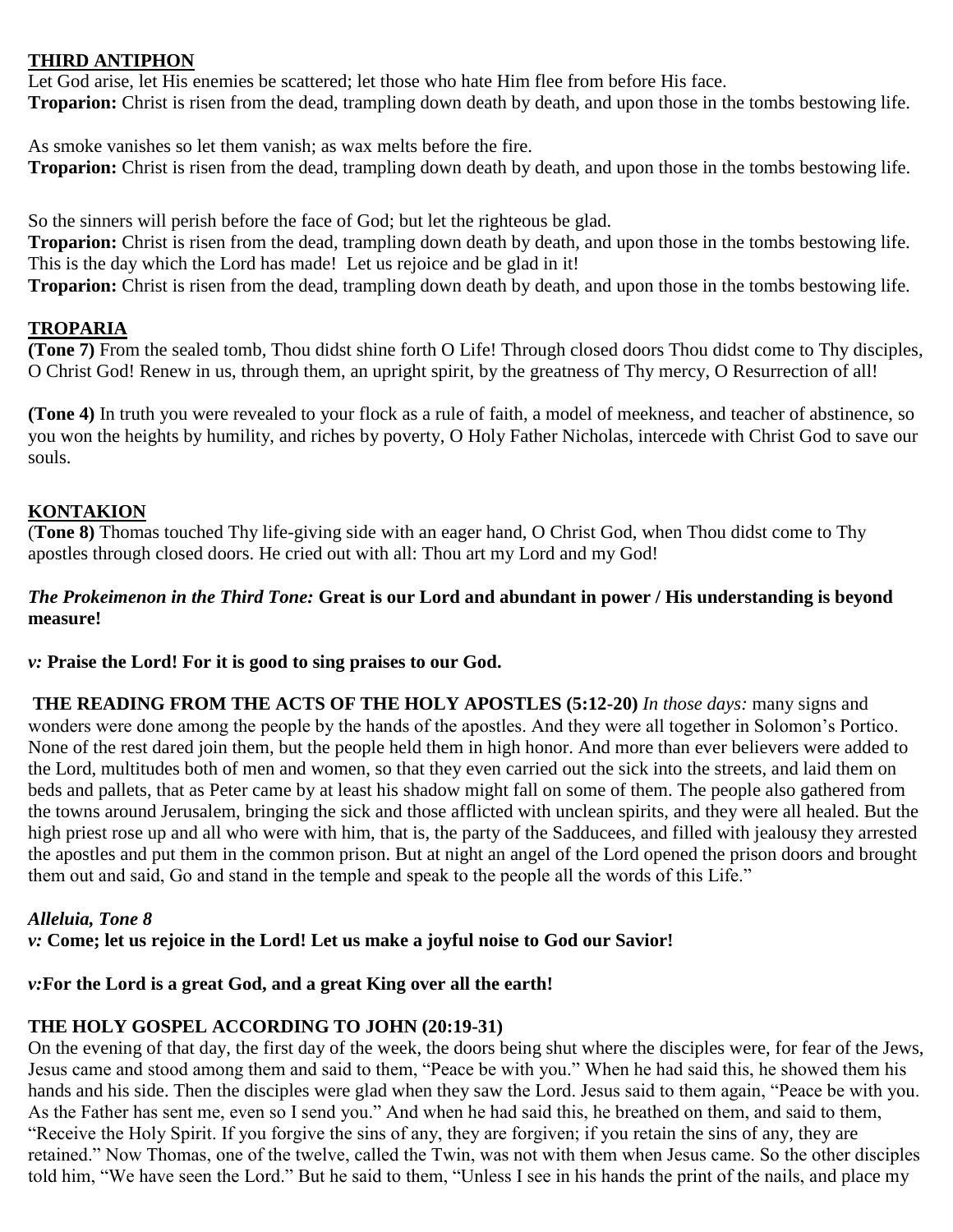finger in the mark of the nails, and place my hand in his side, I will not believe." Eight days later, his disciples were again in the house, and Thomas was with them. The doors were shut, but Jesus came and stood among them, and said, "Peace be with you." Then he said to Thomas, "Put your finger here, and see my hands; and put out your hand, and place it in my side; do not be faithless, but believing." Thomas answered him, "My Lord and my God!" Jesus said to him, "Have you believed because you have seen me? Blessed are those who have not seen and yet believe." Now Jesus did many other signs in the presence of the disciples, which are not written in this book; but these are written that you may believe that Jesus is the Christ, the Son of God, and that believing you may have life in his name.

### **THE HYMN TO THE THEOTOKOS**

O most radiant lamp, Theotokos, the honor immeasurable, which is more exalted than all creatures, with praises do we //magnify// thee.

### **COMMUNION HYMN**

Praise the Lord, O Jerusalem! Praise your God, O Zion! Alleluia, Alleluia, Alleluia!

### **IN PLACE OF "WE HAVE SEEN THE TRUE LIGHT…"**

Christ is risen from the dead, trampling down death by death, and upon those in the tombs bestowing life.

### **WHAT IS THE ARTOS?**

"Artos" is a Greek word which means bread made with yeast. The Artos is blessed on Pascha after the Ambon Prayer which is said at the end of the Liturgy. The prayer used in the blessing of the Artos is as follows: "We bless and sanctify this bread on this Paschal day, for the honor, praise and memory of the glorious Resurrection of our Lord Jesus Christ by whom we are released, freed ... We further ask Almighty God to bless this bread and that all who partake of it may share in His Heavenly gifts and be free of all pain and sickness, and be granted salvation of soul and health of body." During Bright Week, the blessed bread, covered with an icon of the Resurrection, remains in the church to be kissed until the Sunday after Pascha (Saint Thomas Sunday), when the Artos is distributed to the faithful. According to the old custom, the Artos was distributed on the Saturday of Bright Week after the Holy Liturgy with the prayer, "this bread may be for the health and sanctification of the soul of him who eats of it." In the former centuries the faithful would preserve little pieces of bread for those who were seriously ill or in danger of death and unable to receive Holy Communion. They would be given a piece of Artos as a substitute for Holy Communion. Presently, the Artos is generally broken and distributed on Thomas Sunday so that as many of the faithful as possible can partake of this blessing. The Artos reminds us of the occasion when our Lord at the Last Supper, on Holy Thursday, with His Disciples present, instituted the Holy Eucharist. It recalls to our minds that He is permanently among us. It also reminds us of His appearance to the Disciples after the Resurrection, when He blessed the food and did eat of it with them. Again we are reminded of His words to Cleophas and Lucas on their way to the village of Emmaus when He interpreted the Scriptures in regard to things referring to Himself, and they did recognize Him when He reclined at the table with them, and He took bread and blessed, and broke and began handing it to them. (Luke 24:27-35) According to the oldest tradition, the Apostles, after the Ascension of Our Lord, placed bread on the table (altar) each time during the services, for the Divine Master. This they did for their Master, confessing or believing in His invisible presence among them. At the end of the services they took the bread and lifted it up with the words: "Glory be to You, O Christ, Our God, Glory be to You. Glory be to the Father, and to the Son, and to the Holy Spirit." The Apostles, after receiving the Holy Spirit on Pentecost Day, went to preach the Gospel throughout the, world and, according to tradition, left a loaf of bread on the altar in remembrance of His Glorious Resurrection. As the unleavened bread had a great significance to the Jews in the Old Testament, so the Artos has for us in the New Testament. As bishop, Saint Cyril, the great writer and preacher, writes: "As the Jews in Egypt were preparing unleavened bread for their big journey through the Red Sea, and after crossing the Sea they did eat the bread, so we, Christians, saved through the Resurrection of our Savior from sin, lift up the Artos, which is exposed on the table during Bright Week and eat it on Saturday, the last day of Bright Week. As the unleavened bread was eaten for the health of the people who ate it, so is this bread given for the health and sanctification of our soul and body."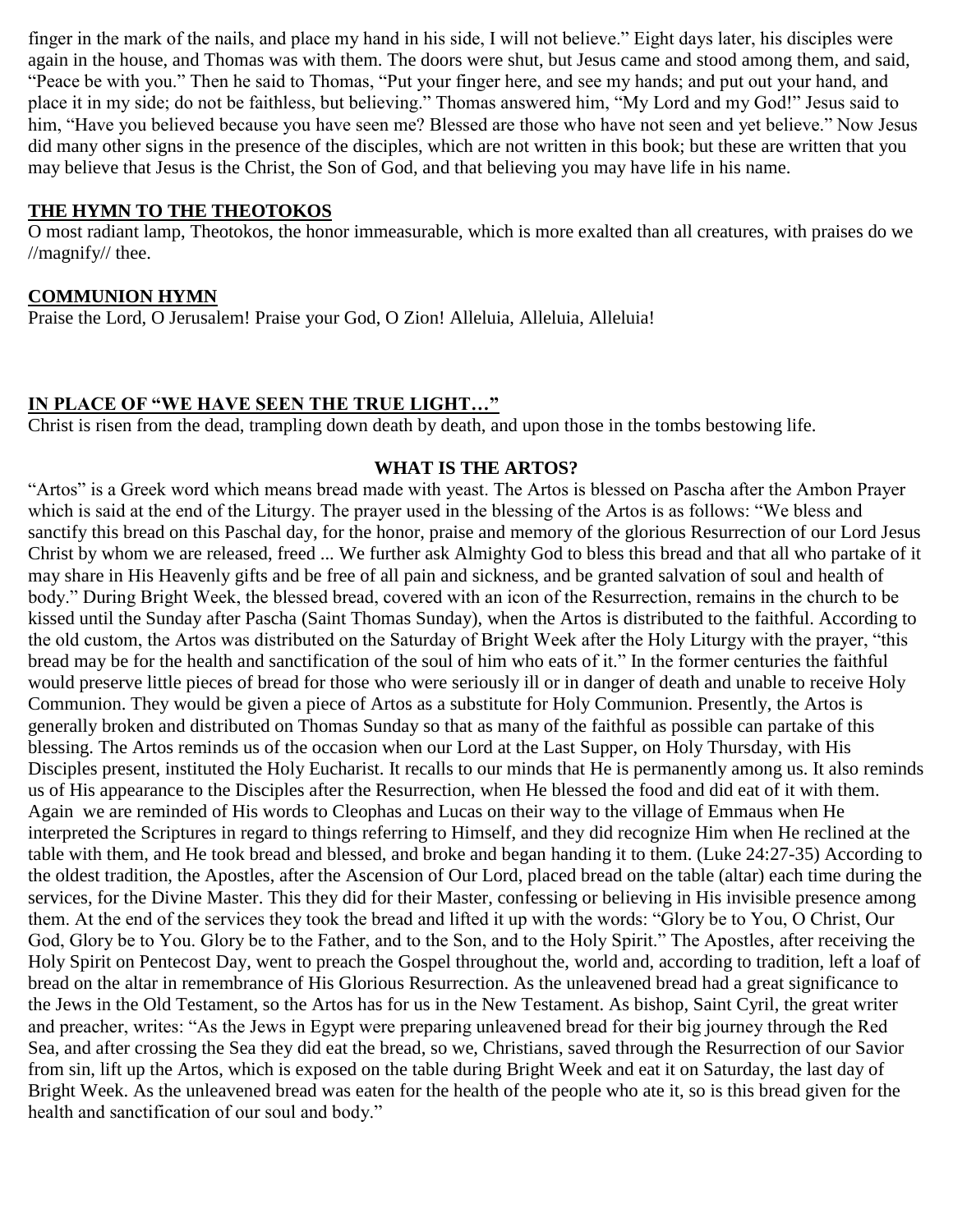# May 5, 2019<br>- <del>ంక్ష్మ</del>ేంం <del>ంక్ష్మేంం ంక్ష్మేంం ంక్ష్మేంం ంక్ష్మేంం ంక్ష్మేంం ంక్ష్మేంం ంక్ష్మేంం ంక్ష్మేంం ంక్ష్మేంం ంక్ష్మేం</del>

# **CANDLE INTENTIONS FOR THE HEALTH AND BLESSINGS OF**

| Tom Branoff for his namesday                                                           | Linda Branoff       |
|----------------------------------------------------------------------------------------|---------------------|
| God's blessings for good health to our sons, daughters-in-law & grandkids              | Baba & Dedo         |
| Mary, Anna, Patsy & Alex                                                               | Alex & Magda Popoff |
| Fr. Tom, Fr. Roman, Fr. Dimitrie, Fr. Anthony, Matushka Rose Marie, Angelo, Christine, |                     |
| Aaron, Reggie, Alex, Irene, Rimi, Allen, Deborah, JoAnn, Susan, Luba, David,           |                     |
| Anna, Walt, Calvin, Vladimir, Dorothy, John, Rose, Allison, Stojan, Mira, Bosa,        |                     |
| Jeanette, Ted, Marlene, Joseph, Nicholas, Margaret, Gladys, my family and friends      | Joe Tome            |
| Special Intention                                                                      | Joe Tome            |
| Anna Branoff, Calvin Conrad, JoAnne Havens & John Goodman                              | Adams family        |
| Natasha, Victoria, Elena, Valeri & Irina                                               |                     |
|                                                                                        |                     |

# **CANDLE INTENTIONS FOR BLESSED REPOSE**

| Germanos Batcos, Evangelia Bakousidis, Theodora & Kosta Papalazarou          | Bakousidis family   |
|------------------------------------------------------------------------------|---------------------|
| Germanos Batcos (40 days) & Evangelia Bakousidis (4 yrs.)                    | Batcos family       |
| Stella Branoff $(10 \text{ yrs. May } 6^{\text{th}})$                        | Linda Branoff       |
| Blessed Repose for our sweet grandson Andrew                                 | Baba & Dedo         |
| Mickey Gonser, Andrew Panoff & Helen Ethington                               | Adams family        |
| Peter Popoff                                                                 | Alex & Magda Popoff |
| Antonina, Vladimir, Nikita, Elizaveta, Nina, Nina, Vasiliy, Vladimir, Victor |                     |
| Ivan, Aleksey & Fesha                                                        |                     |

નર્ગ્રીૂબ નર્ગ્રીૂબ નર્ગ્રીૂબ નર્ગ્રીૂબ નર્ગ્રીૂબ નર્ગ્રીૂબ નર્ગ્રીૂબ નર્ગ્રીૂબ નર્ગ્રીબ નર્ગ્રીબ નર્ગ્રીબ નર્ગ્રીબ

**CHRIST IS RISEN! INDEED HE IS RISEN! WELCOME** to all our friends and visitors. Please join us in our fellowship hall.

**COFFEE, DONUTS & DESSERTS** are provided today by Irene Batcos & family in memory of Germanos (Gerry) Batcos (40 days). Bodga prosti!

**IN LIEU OF EGG HUNT** Paschal gift bags are being distributed to our children today. Thank you to everyone who so generously contributed towards the gift and goodie bags for our parish youth.

# **OUR CHARITY MINISTRIES**

**HOPE IN A BOX** is collecting bar & hand soap for the month of May. Place the items in the blue box in the hall. Catholic Charities Community Closet will distribute the items.

**FOOD DRIVE** Place non-perishable food items in the other blue box in the hall.

# **MACEDONIAN GOLF OPEN**

Spring is here and that can only mean one thing, the Macedonian Open is right around the corner. There are a number of ways to get involved. If you can sponsor a sign it is highly encouraged. Donating a gift card or cash is also helpful to our committee. **This year's outing will be held on Monday, June 17th at the Flint Elks Golf Club. As has been our tradition, that is the Monday after Father's Day.** 

We encourage everyone to participate in some way. Please contact one our committee members if you have any questions. Angelo Panoff, Christine Panoff, Linda Branoff, George Branoff or Chris Nedanis.

**PASCHA FLOWERS** Thank you to all those who donated toward flowers, ferns & everything else that was needed for Lent & Pascha. Blessings also to the women who have volunteered to keep the flowers & ferns watered.